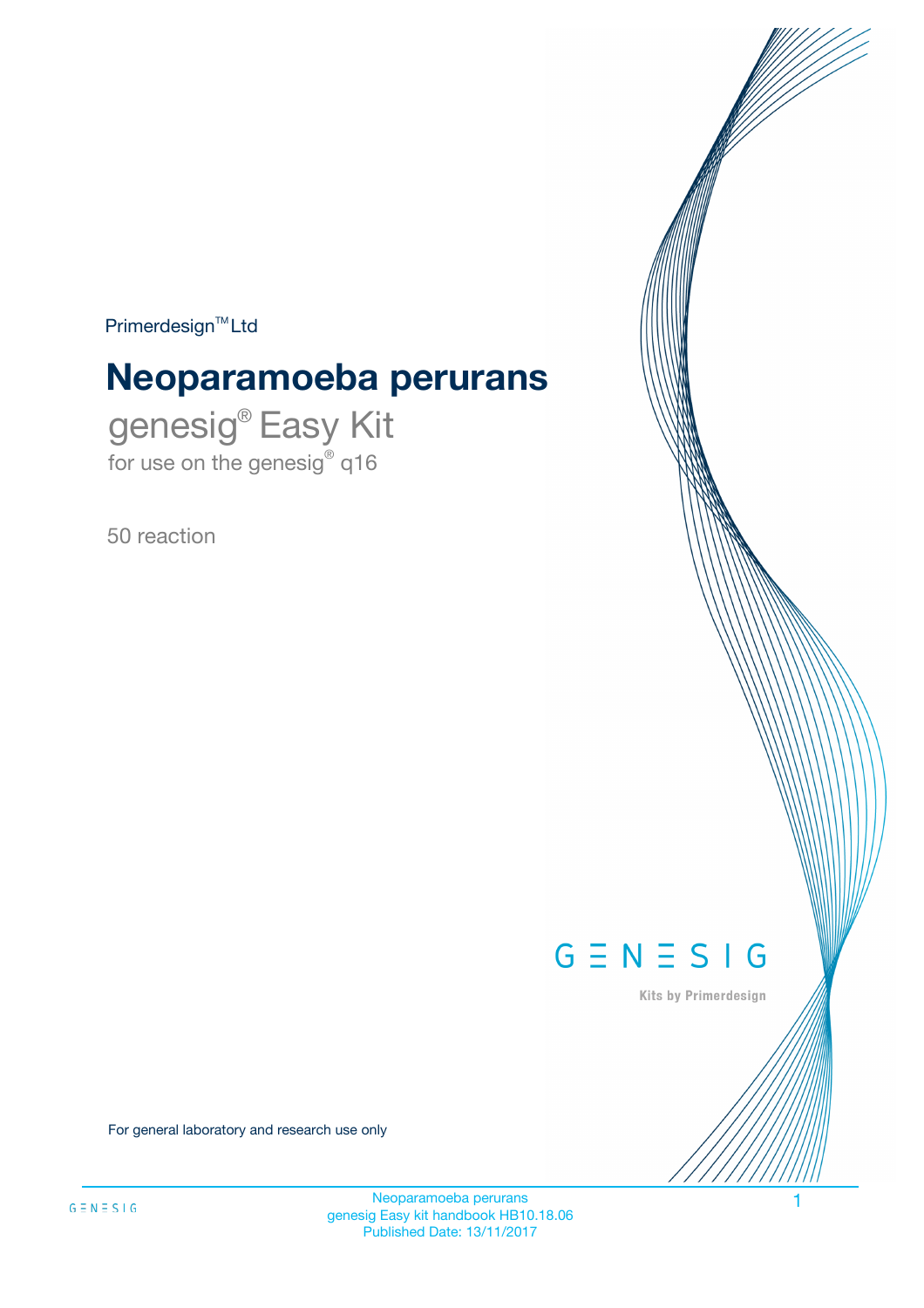# genesig® Easy: at a glance guide

## **For each DNA test**

| Component               | <b>Volume</b> | Lab-in-a-box pipette |  |
|-------------------------|---------------|----------------------|--|
| N.perurans reaction mix | 10 µl         |                      |  |
| <b>Your DNA sample</b>  | 10 µl         |                      |  |

## **For each positive control**

| Component                 | Volume   | Lab-in-a-box pipette |  |
|---------------------------|----------|----------------------|--|
| N.perurans reaction mix   | $10 \mu$ |                      |  |
| Positive control template | $10 \mu$ |                      |  |

## **For each negative control**

| Component               | <b>Volume</b>   | Lab-in-a-box pipette |  |
|-------------------------|-----------------|----------------------|--|
| N.perurans reaction mix | 10 <sub>µ</sub> |                      |  |
| <u>Water</u>            | 10 <sub>µ</sub> |                      |  |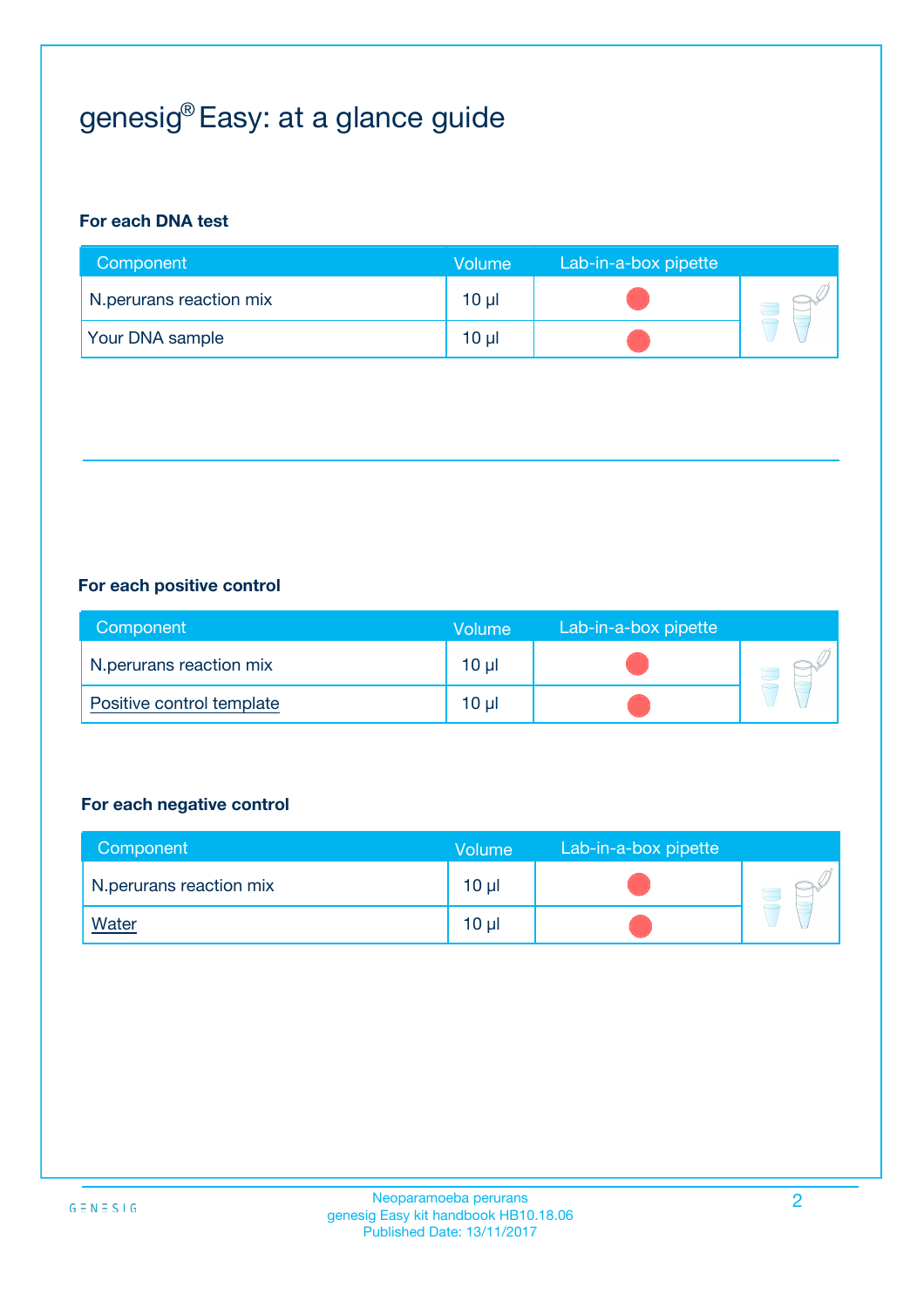# Kit Contents



# Reagents and equipment to be supplied by the user

## **genesig® q16 instrument**

## **genesig® Easy DNA/RNA Extraction Kit**

This kit is designed to work well with all processes that yield high quality DNA but the genesig Easy extraction method is recommended for ease of use.

## **genesig® Lab-In-A-Box**

The genesig Lab-In-A-Box contains all of the pipettes, tips and racks that you will need to use a genesig Easy kit. Alternatively if you already have these components and equipment these can be used instead.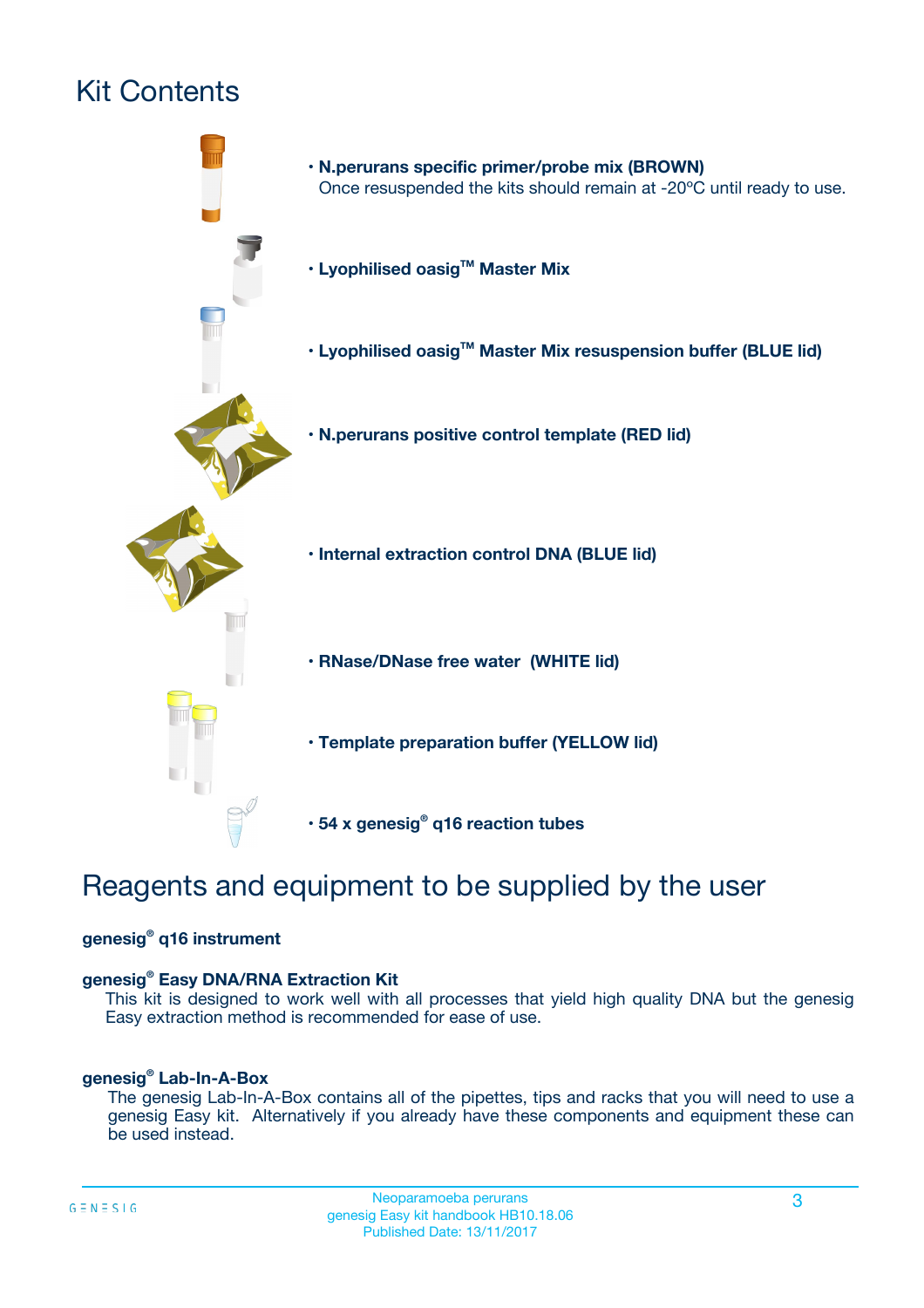# Step-by-step guide

## 1. Create your reaction mix



Use the blue pipette to transfer 500µl**\*** of the oasig Master Mix resuspension buffer into the tube of lyophilised oasig Master Mix and mix well by gently swirling. Then transfer all of that master mix into the brown tube labelled N.perurans primers/probe.

**\***Transfering 525µl of the oasig Master Mix resuspension buffer to your oasig Master Mix (instead of the 500µl recommended above) will enable you to take full advantage of the 50 reactions by accounting for volume losses during pipetting. In order to do so with the genesig Easy fixed volume pipettes use 1x blue, 2x red and 1x grey pipettes to make the total volume. Please be assured that this will not adversely affect the efficiency of the test.

Cap and shake tube to mix. A thorough shake is essential to ensure that all components are resuspended. **Failure to mix well can produce poor kit performance.**

Leave to stand for 5 minutes. Now your reaction mix is ready to use.

Store the reaction mix in the freezer from hereon.

## Top tip

- Ensure that the reaction mix is mixed thoroughly before each use by shaking.
- Once resuspended do not expose genesig Easy kit to temperatures above -20°C for longer than 30 minutes at a time.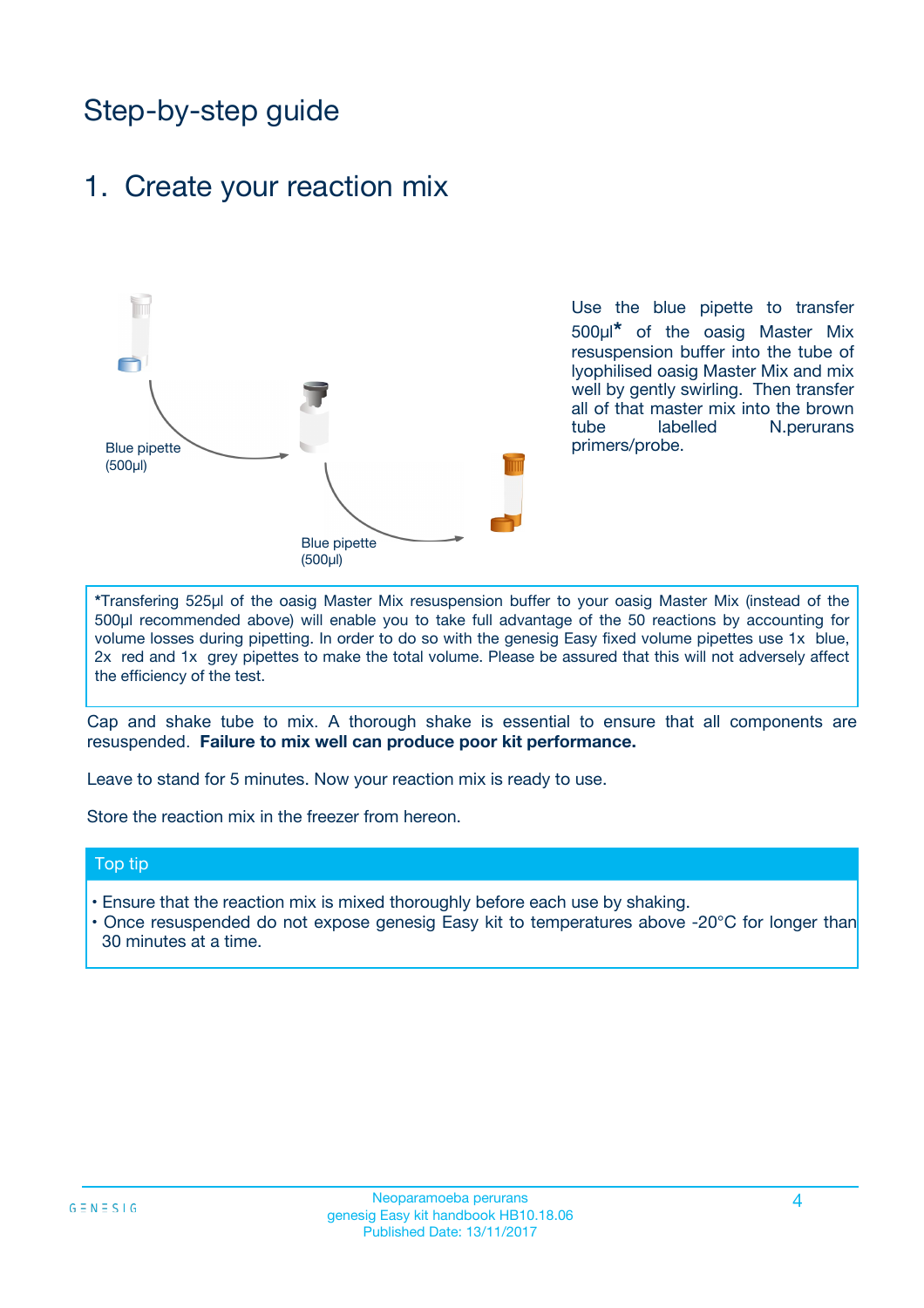# 2. Internal extraction control



Use the blue pipette to transfer 1000µl (2 x 500µl) of template preparation buffer into the Internal Extraction Control DNA tube. Cap and shake tube to mix.

Your kit contains Internal Extraction Control DNA. This is added to your biological sample at the beginning of the DNA extraction process. It is extracted along with the DNA from your target of interest. The q16 will detect the presence of this Internal Extraction Control DNA at the same time as your target. This is the ideal way to show that your DNA extraction process has been successful.

### **If you are using an alternative extraction kit:**

Use the red pipette to transfer 10µl of Internal Extraction Control DNA to your sample **after** the lysis buffer has been added then follow the rest of the extraction protocol.

#### **If you are using samples that have already been extracted:**

Use the grey pipette to transfer 5µl of Internal Extraction Control DNA to your extracted sample.

## 3. Add reaction mix to all reaction tubes



For every reaction to be run, use the red pipette to add 10µl of your N.perurans reaction mix to every tube.

### Top tip

- Always pipette the reaction mix directly into the bottom of the tube.
- You can label the tube lids to aid your reaction setup but avoid labelling tube sides.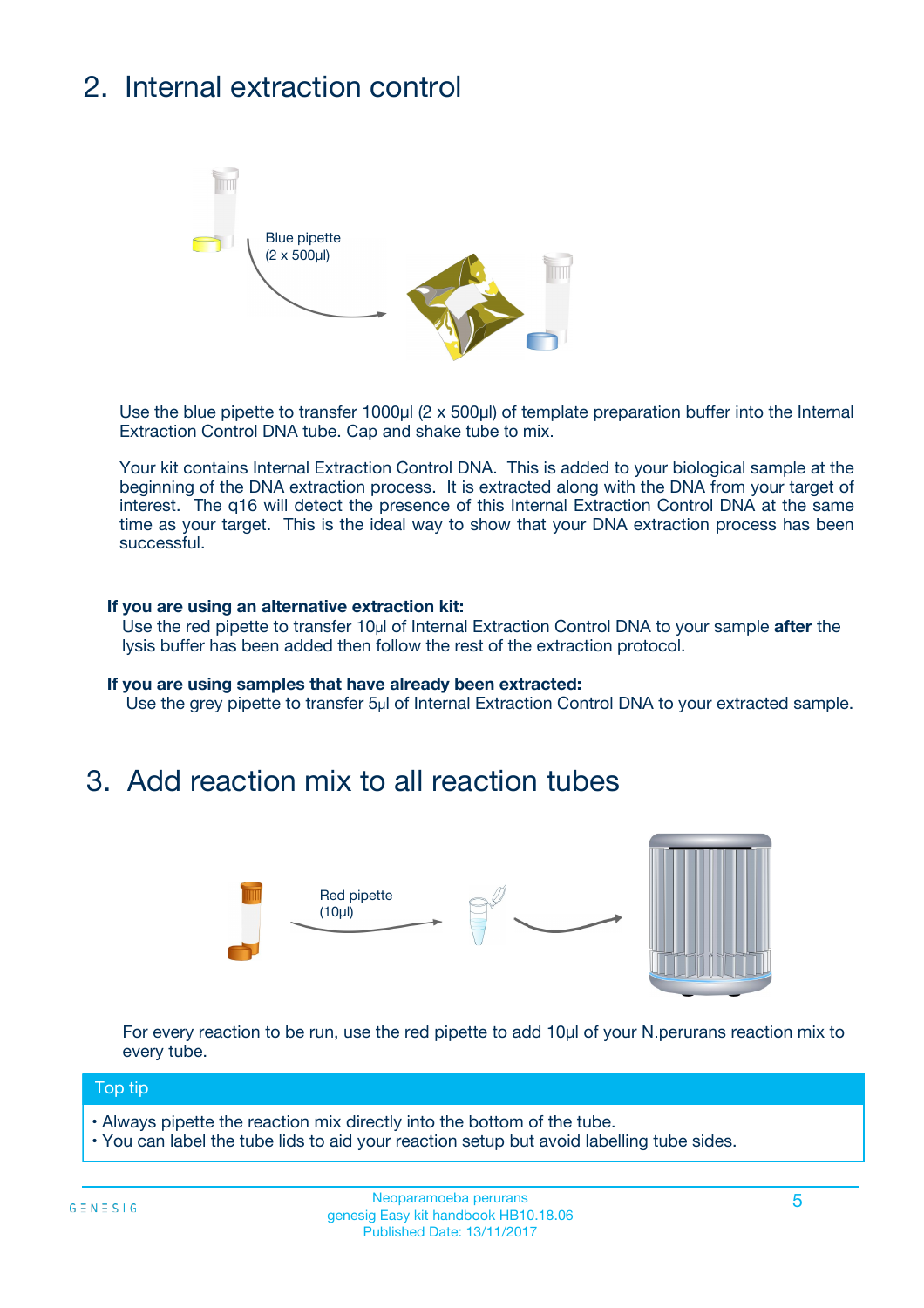## 4. Negative control



For each test you will require a negative control. Instead of DNA, water is used. This sample should typically prove negative thus proving that all of your positive samples really are positive.

To create a negative control reaction simply use the red pipette to add 10µl of the water to the required reaction tubes. Close these tubes after adding the water.

Because some genesig kit targets are common in the environment you may occasionally see a "late" signal in the negative control. The q16 software will take this into account accordingly.

## Top tip

**•** Always add the water to the side of the tube to reduce the introduction of bubbles.

## 5. Set up a test



For each sample you wish to analyse, use the red pipette to add 10µl of your DNA sample to the required reaction tubes. Close these tubes after adding the sample. Always change pipette tips between samples.

### Top tip

**•** Always add the DNA sample to the side of the tube to reduce the introduction of bubbles.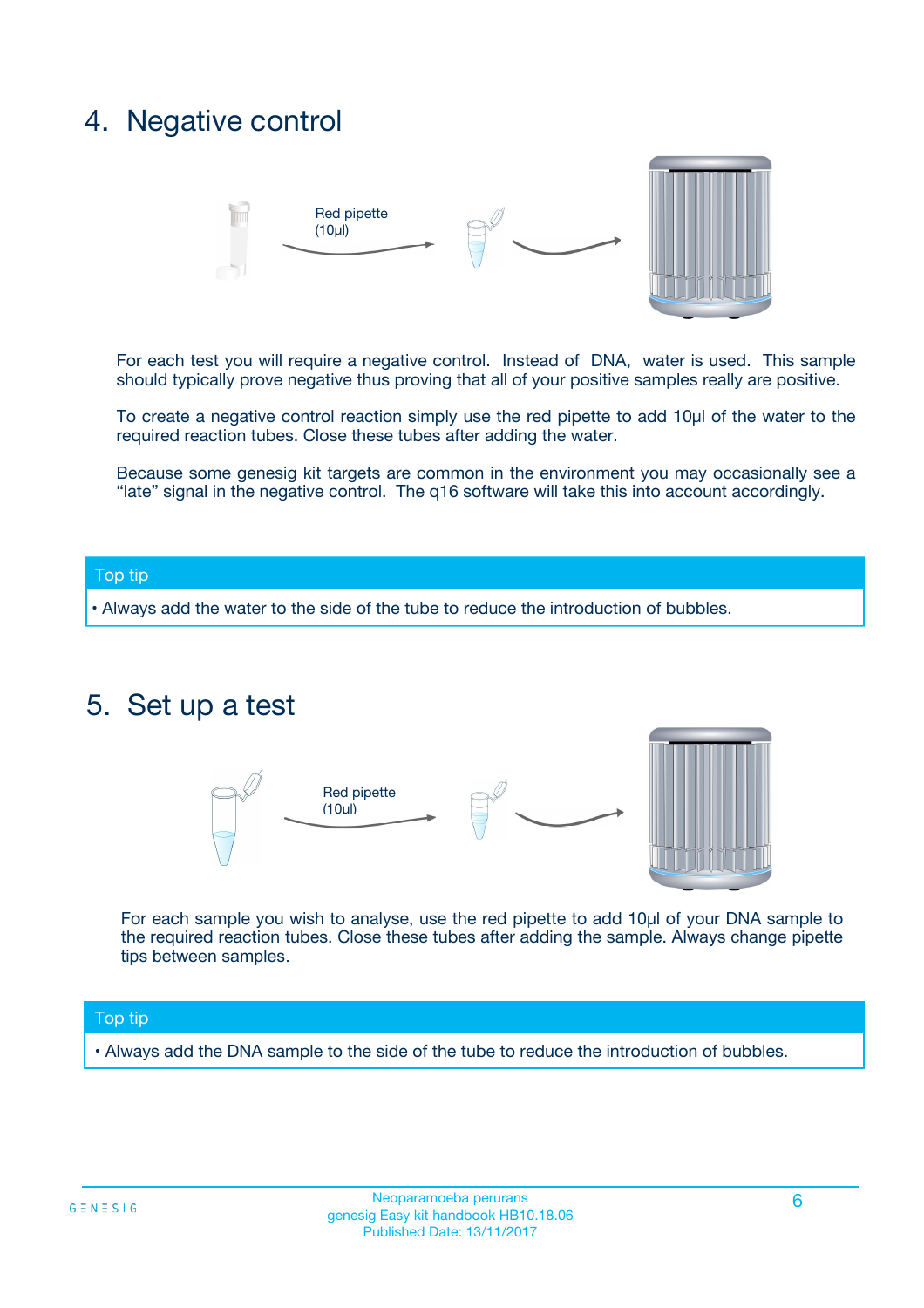## 6. Positive control



Use the blue pipette to transfer 1000µl (2 x 500µl) of template preparation buffer into the positive control template tube. Cap and shake tube to mix.

Each time you run a test you will require a positive control. This is a small portion of DNA from your target of interest. It serves two purposes:

1. It will always test positive so it shows that everything is working as it should be.

2. The q16 software knows how much DNA is present in the positive control. So it can automatically compare your sample of interest with the positive control to calculate the amount of target DNA in your sample.

To create a positive control reaction, simply use 10µl of the positive control instead of your DNA sample.



Take great care when setting up your positive control. The positive control template has the potential to give you a false positive signal in your other samples. Set positive controls up last after all other sample tubes are closed. Always change pipette tips between samples. You may even choose to set up positive controls in a separate room.

### Top tip

**•** Always add the positive control to the side of the tube to reduce the introduction of bubbles.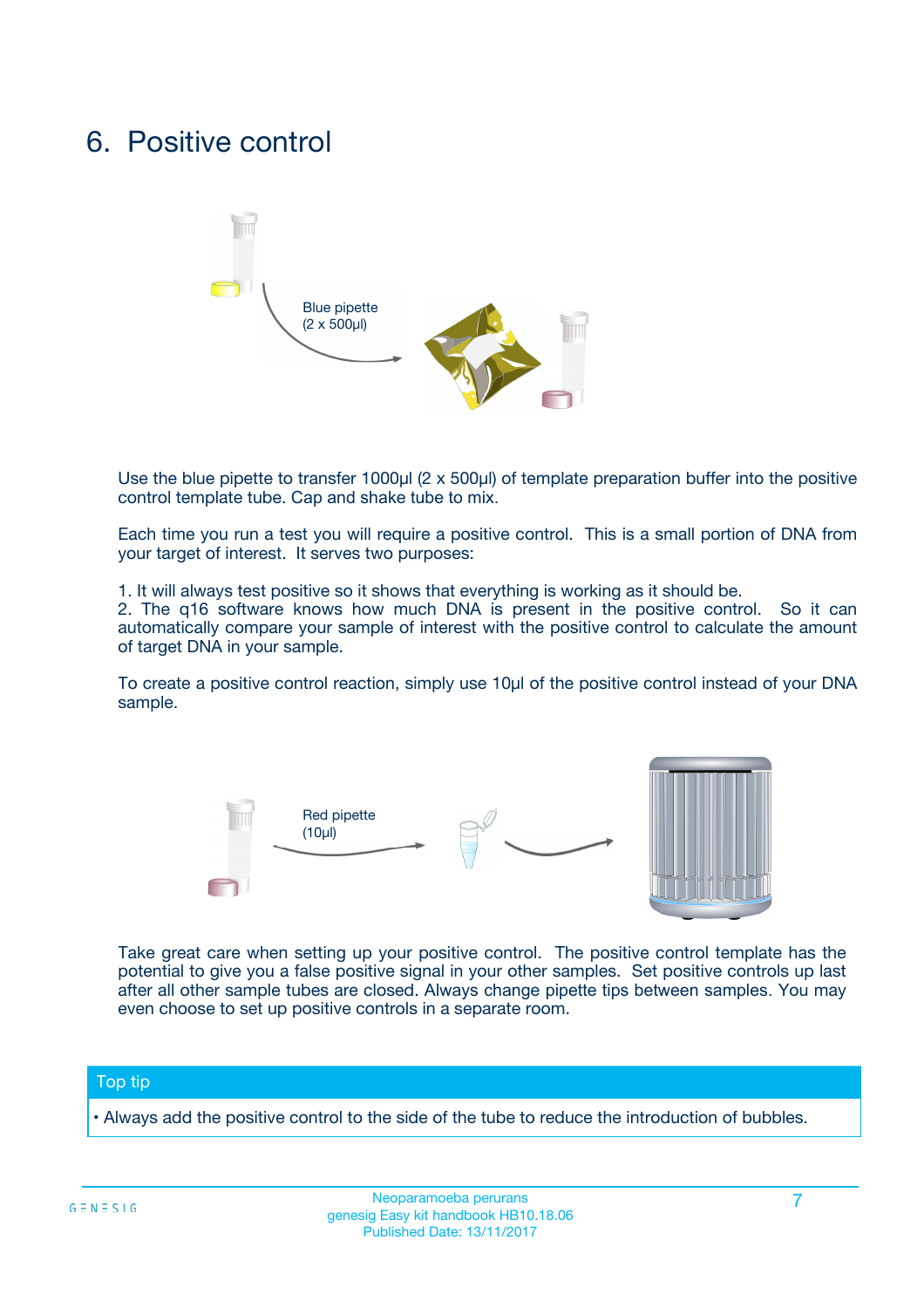# 7. Running the test

Place the tubes into the correct positions in your q16 as defined by the software, this may include positioning of empty tubes to ensure that the q16 lid is balanced. The run can then be started.

| genesig q16 PCR software - 1.2                                                    |                                            |                              |                                          | $\Box$ $\Box$<br>$\Sigma\!3$ |
|-----------------------------------------------------------------------------------|--------------------------------------------|------------------------------|------------------------------------------|------------------------------|
| $\overline{\phantom{a}}$<br><b>Open Experiments:</b><br>Unsaved (New Experiment 2 | <b>D</b> Open<br>Save<br>$\frac{1}{2}$ New | Save As                      | <b>C</b> Close<br><b>X</b> Configuration | $G \equiv N \equiv S \mid G$ |
| <b>Setup</b><br><b>Results</b><br><b>Stages:</b>                                  |                                            |                              |                                          |                              |
| <b>Notes</b>                                                                      | <b>Samples</b>                             |                              | <b>Tests</b>                             |                              |
| <b>Name and Details</b>                                                           | Color<br>Name                              | Note                         | Name<br>Color                            | Note                         |
| New Experiment 2017-10-26 11:06                                                   | Sample 1                                   | 좋                            | Test <sub>1</sub>                        | علي                          |
| Kit type: genesig® Easy Target Detection kit                                      | Sample 2                                   |                              |                                          |                              |
| Instrument Id.:                                                                   | Sample 3                                   | $\qquad \qquad \blacksquare$ |                                          | $\qquad \qquad \blacksquare$ |
| <b>Run Completion Time:</b>                                                       | Sample 4                                   |                              |                                          |                              |
| <b>Notes</b><br>$\blacktriangle$<br>$\overline{\mathbf{v}}$                       | Sample 5                                   | $\triangle$<br>⊕             |                                          | ♠<br>⊕                       |
| <b>Well Contents</b>                                                              |                                            | <b>Run</b>                   |                                          |                              |
| Pos.<br>Test                                                                      | Sample                                     |                              | <b>Run Status</b>                        |                              |
| $\overline{1}$<br>Test 1                                                          | <b>Negative Control</b>                    | $\overline{\phantom{a}}$     |                                          |                              |
| $\overline{2}$<br>Test 1                                                          | Positive Control                           |                              |                                          |                              |
| 3<br>Test 1                                                                       | Sample 1                                   |                              | Show full log                            |                              |
| Test 1<br>$\overline{4}$                                                          | Sample 2                                   |                              |                                          |                              |
| 5<br>Test 1                                                                       | Sample 3                                   |                              | <b>Run Control</b>                       |                              |
| 6<br>Test 1                                                                       | Sample 4                                   |                              |                                          |                              |
| $\overline{7}$<br>Test 1                                                          | Sample 5                                   |                              |                                          |                              |
| 8                                                                                 |                                            |                              | Abort Run                                | $\triangleright$ Start Run   |
| <b>JOD FURTY TUDE TO BUILDED IN</b><br>$\sim$                                     |                                            | v                            |                                          |                              |

## Top tip

- Before loading tubes into the q16, check for bubbles! Flick the bottom of the tubes to remove any bubbles that may have formed during the test setup.
- Apply centrifugal force with a sharp wrist action to ensure all solution is at the bottom of the reaction tube.
- When repeating a test you can use a previous file as a template by clicking 'open' then selecting File name > Files of Type > Experiment file as template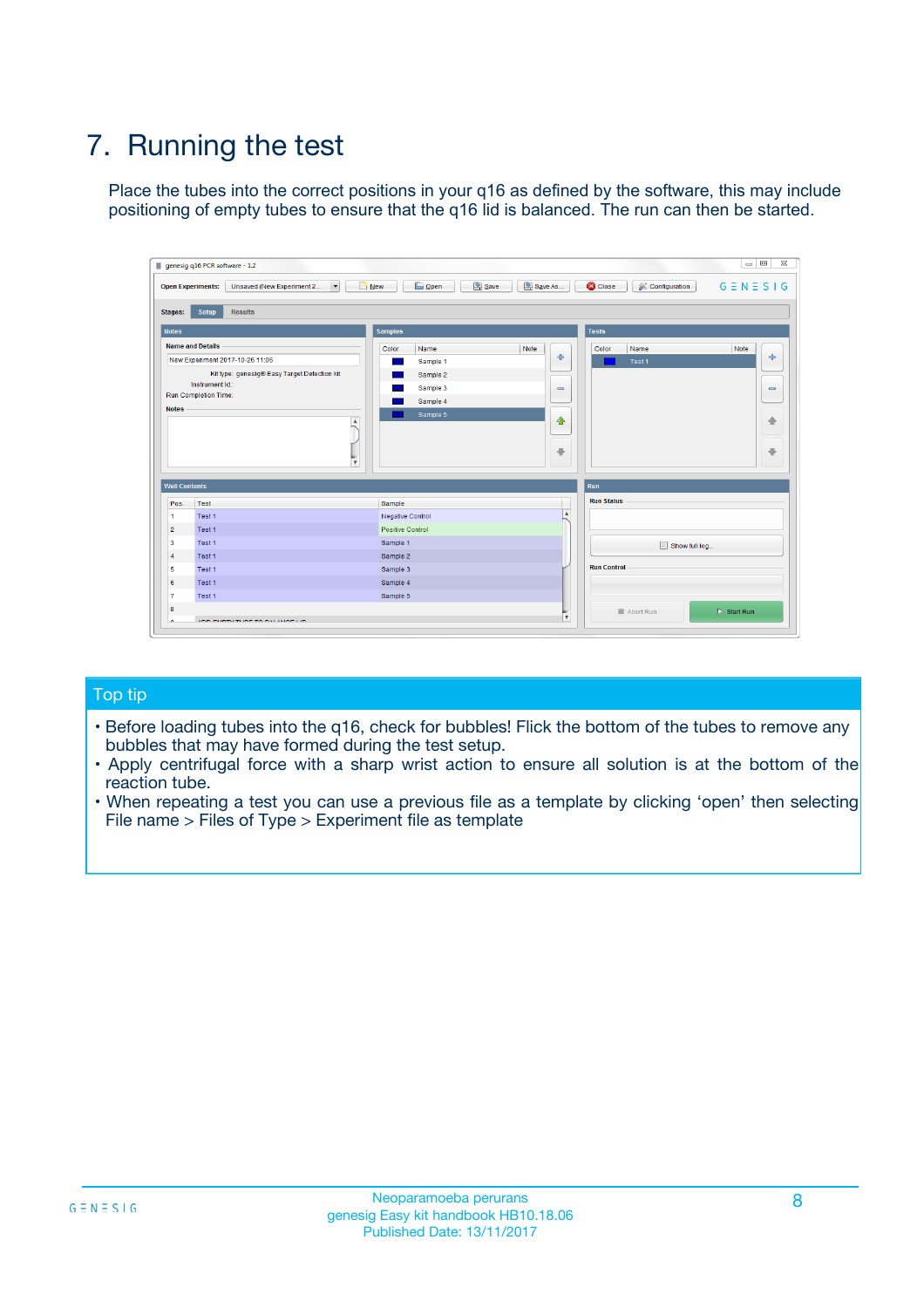## What do my results mean?

Analysis of your data is carried out automatically by the genesig q16. The following information is designed to help you fully understand a result or to troubleshoot:

## "Positive"

## **Explanation**

Your sample has produced a positive result. Your target of interest is present and you can use the reported quantity.

## "Negative"

## **Explanation**

Your sample has produced a negative result. The target is not present in your sample.

## "Test contaminated"

## **Explanation**

The Negative Control should be completely free of any DNA. If you see this error message it means that at some point during the setup, the Negative Control has been contaminated with DNA and has given a positive signal. This contamination has invalidated the test. The Positive Control and your test samples are both possible sources of contaminating DNA. The genesig q16 reaction tubes from previous runs will also contain very high amounts of DNA so it is important that these are carefully disposed of after the run is completed and NEVER OPENED. It may be the case that your kits have become contaminated which will lead to the same problem occurring repeatedly.

### **Solutions**

1. Clean your working area using a commercial DNA remover solution to ensure the area is DNA free at the start of your run and re-run the test

2. If the problem persists then the kit has become contaminated and it will have to be discarded and replaced with a new kit. When you open the new kit, run a simple test to show that changing the kit has solved the problem. Prepare a test which includes only the Positive Control, the Negative Control and one 'mock sample'. For the 'mock sample' add water instead of any sample DNA. The result for the Negative Control and the mock sample should be negative indicating that contamination is no longer present.

### **Preventive action**

An ideal lab set-up has a 'Clean area' where the test reagents are prepared and a 'sample area' where DNA samples and the Positive Control template are handled. The best workflow involves setting up all the test components (excluding the positive control template) in the clean area and then moving the tests to the sample area for sample and Positive Control addition. If this method is followed then the kit components are always kept away from possible sources of contamination. For extra security the Negative Control can be completely prepared and sealed in the clean area. All work areas should be decontaminated regularly with DNA remover.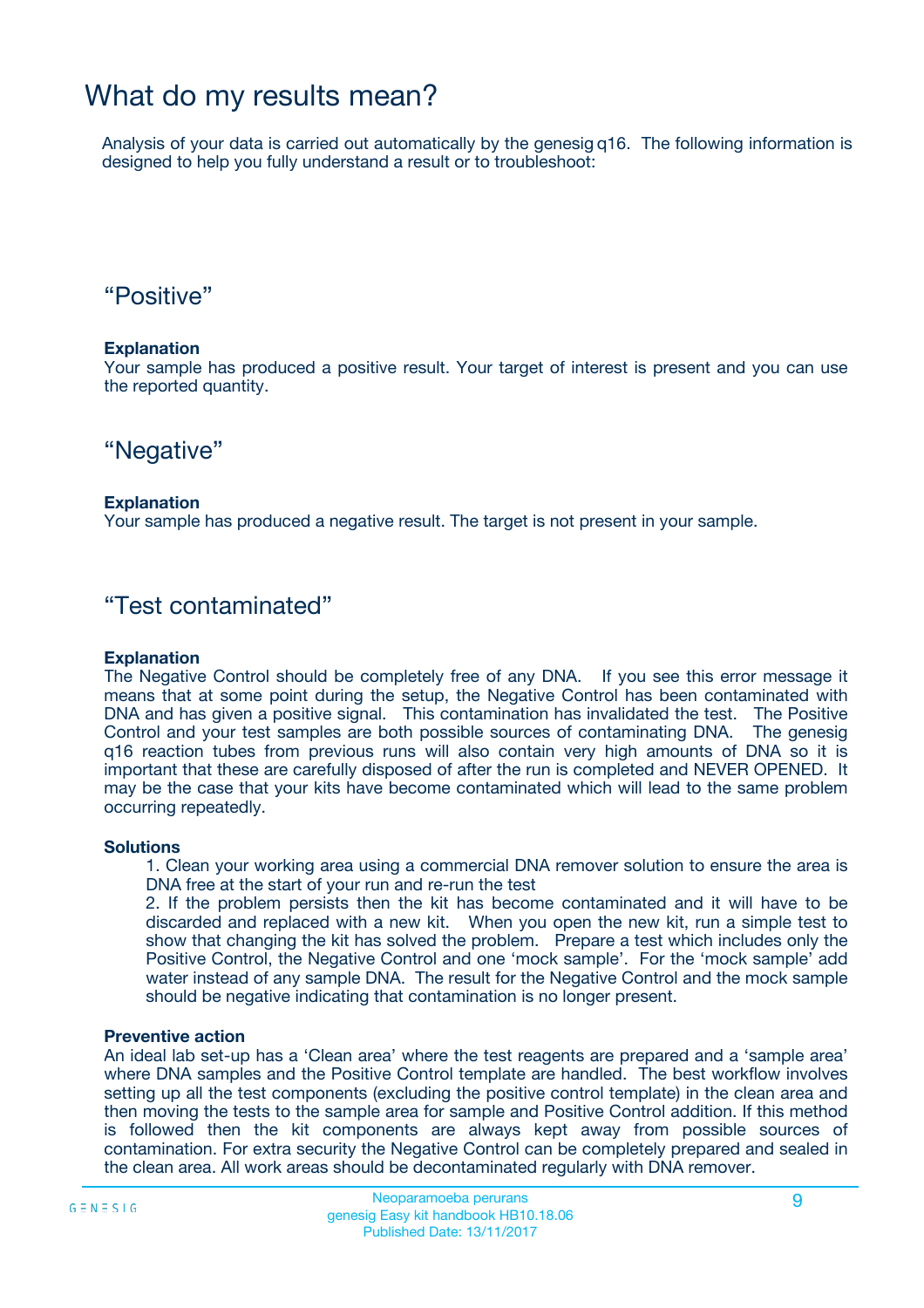## "Sample preparation failed"

## **Explanation**

The test has failed because the quality of the sample was not high enough. The Internal Extraction Control component identifies whether the sample has been prepared correctly and is of suitable quality. This error message means that this quality control test has failed and the sample quality is not high enough for analysis.

#### **Solutions**

1. Check the sample preparation protocol for any user errors then repeat.

2. Poor quality samples can result from overloading the sample preparation protocol with too much starting material. Try reducing the amount of starting material then repeat.

3. Failing to add the Internal extraction Control DNA to your sample during the sample preparation protocol can also lead to a reported result of "sample preparation failed". Ensure that this step has not been overlooked or forgotten. If your samples are derived from an archive store or from a process separate from your genesig Easy extraction kit; you must add 5µl of Internal Extraction Control DNA into each 0.5ml of your sample to make it suitable for use on the q16.

## "Positive result, poor quality sample"

### **Explanation**

The test is positive so if you are only interested in obtaining a 'present or absent' answer for your sample then your result is reliable. However, the test contains an Internal Extraction Control component that identifies if the sample is of high quality. This quality control test has failed and the sample is not therefore of high enough quality to accurately calculate the exact copy number of DNA present. If you require quantitative information for your sample then proceed with the solutions below.

### **Solution**

For appropriate solutions, read the "Sample preparation failed" section of this handbook.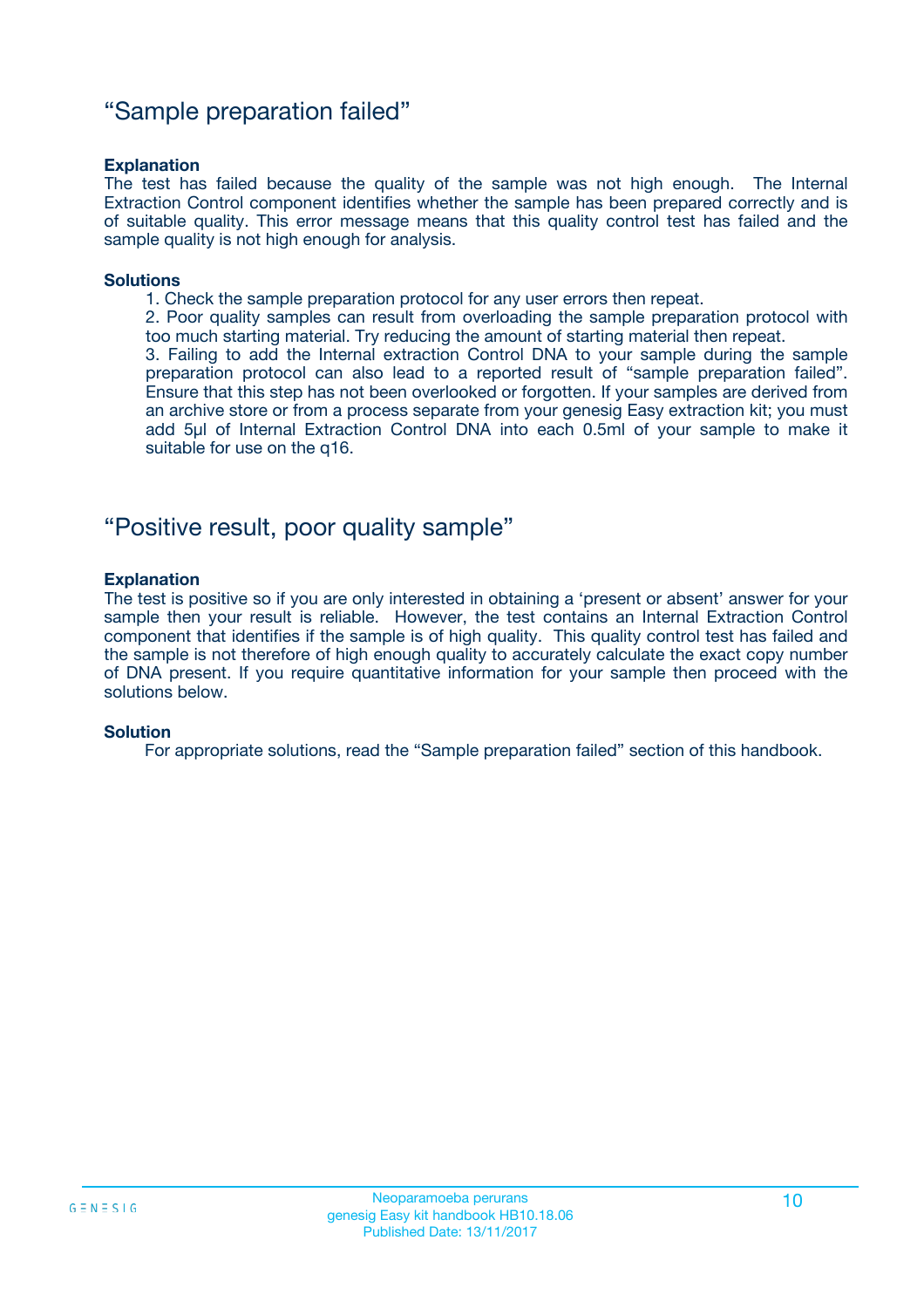## "Test failed"

## **Explanation**

The test has failed because the Positive Control has not worked. The Positive Control is present to show that all aspects of the test are working correctly together. When this control test fails, the test as a whole is invalidated. This finding indicates that a problem has occurred in the reaction set-up part of the experiment and has nothing to do with sample preparation.

## **Solutions**

- 1. Check the entire workflow and test set-up to look for any user errors, then repeat the test e.g. have the right colour pipettes and solutions been used with the correct tubes?
- 2. Ensure the positive and negative controls are inserted into the correct wells of your q16.

3. A component of the test may have 'gone off' due to handing errors, incorrect storage or exceeding the shelf life. When you open a new kit, run a simple test to show that changing the kit has solved the problem. Prepare a test which includes only the Positive Control, the Negative Control and one 'mock sample'. For the 'mock sample' add internal control template instead of any sample DNA. If the Positive Control works, the mock sample will now be called as a negative result.

## "Test failed and is contaminated"

## **Explanation**

The Positive Control is indicating test failure, and the Negative Control is indicating test contamination. Please read the "Test Failed" and "Test contamination" sections of this technical support handbook for a further explanation.

### **Solution**

For appropriate solutions, read both the "Test failed" and "Test contaminated" sections of this handbook.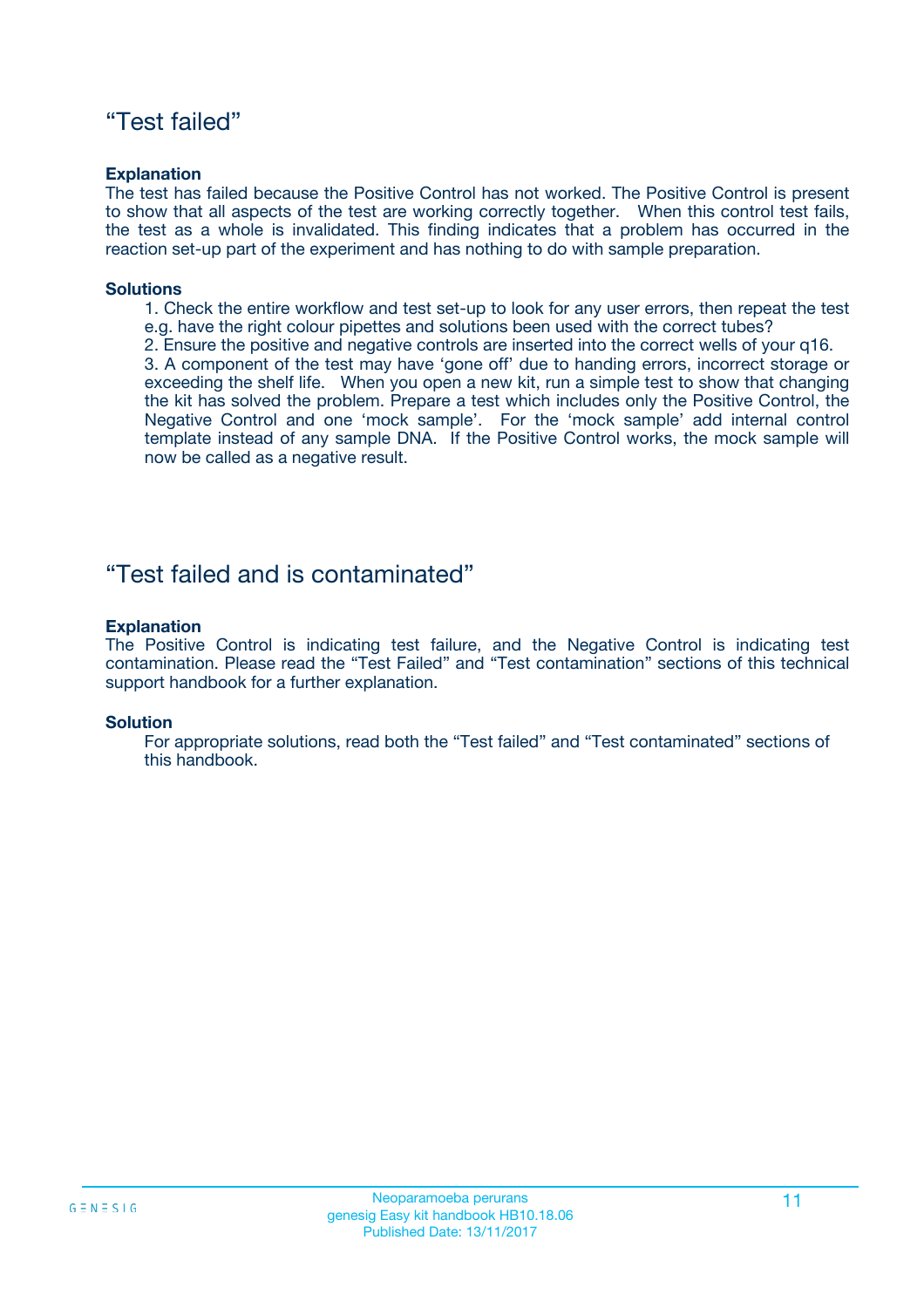# Neoparamoeba perurans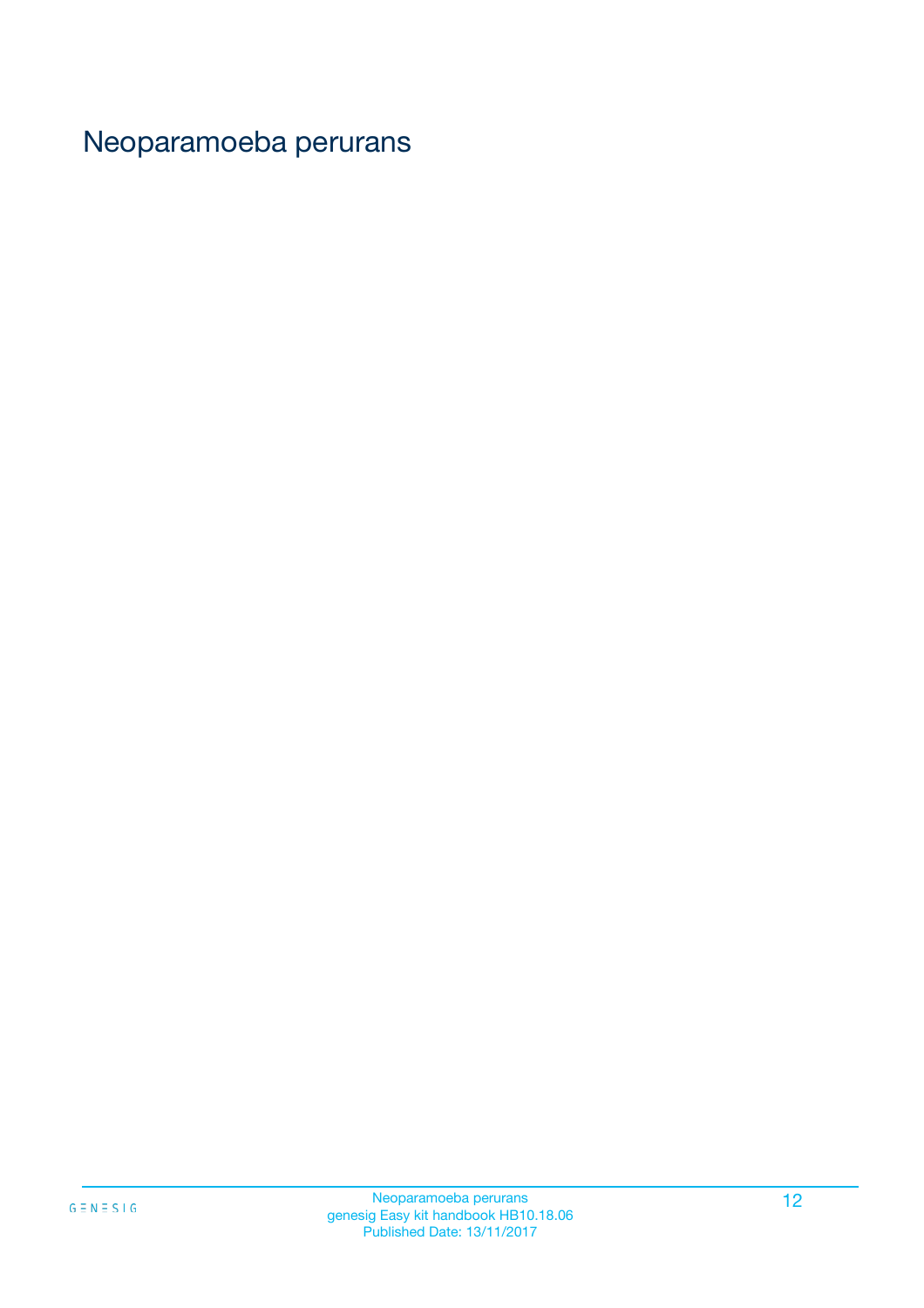# **Specificity**

The Primerdesign genesig Kit for Neoparamoeba perurans (N.perurans) genomes is designed for the in vitro quantification of N.perurans genomes. The kit is designed to have the broadest detection profile possible whilst remaining specific to the N.perurans genome.

The primers and probe sequences in this kit have 100% homology with a broad range of N. perurans sequences based on a comprehensive bioinformatics analysis.

If you require further information, or have a specific question about the detection profile of this kit then please send an e.mail to enquiry@primerdesign.co.uk and our bioinformatics team will answer your question.